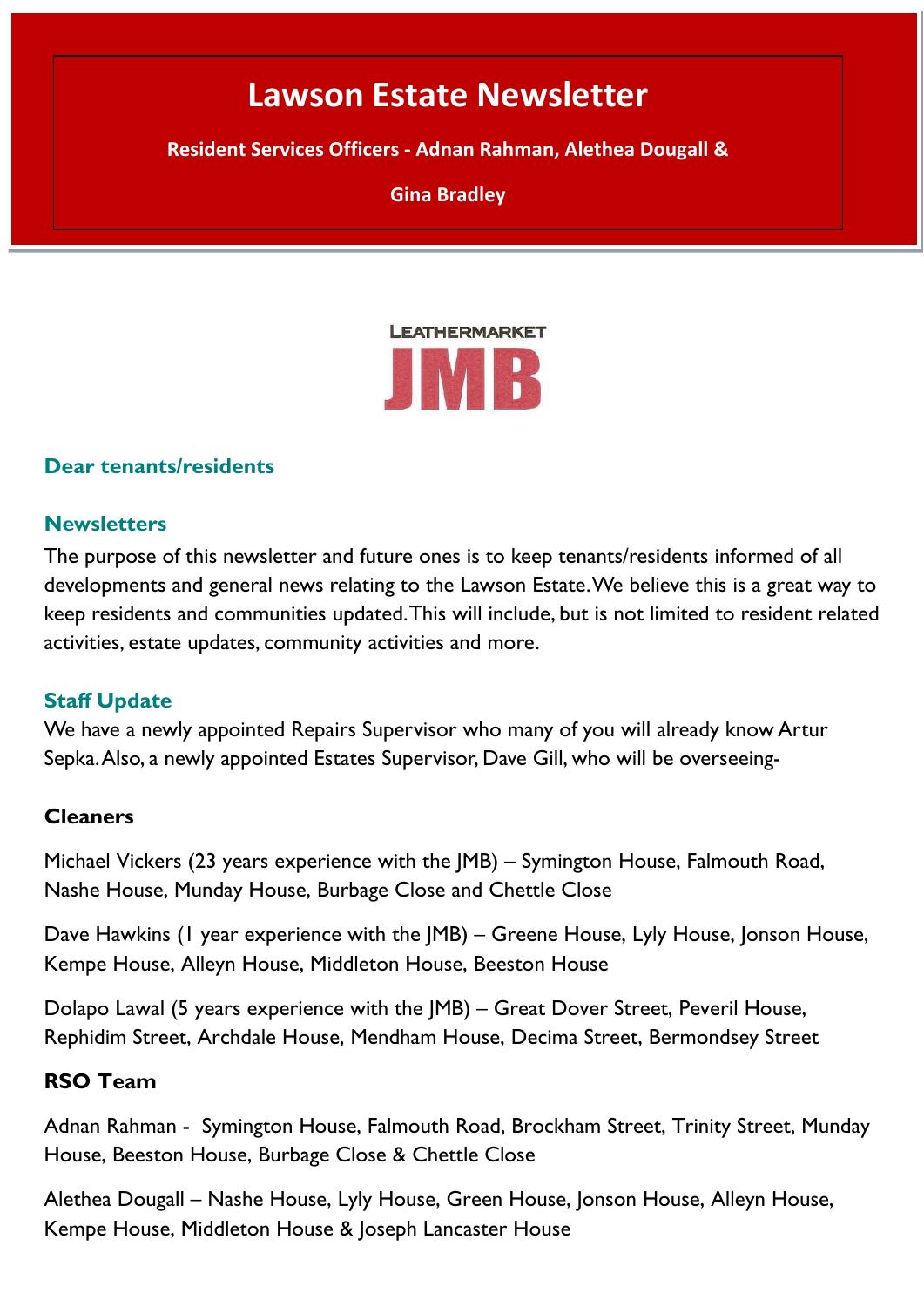We welcome back former housing officer Gina Bradley, who will be managing - Cardinal Bourne, Great Dover Street, Bartholomew Street & Burge Street,

# **Major Works**

### **Symington House**

# **Renewal of mains electrical supply cables; (further to resident meeting of 30th September 2021)**

- The complete electrical installation is old and requires renewal including fuse-board relocation to an accessible low level.
- Recent block electrical failure caused resident disruption and repair was inhibited by the high level fuse-board location which also limits residents ability to change energy supplier.
- Preparation of specification documentation is progressing. Once at a more advanced stage a further residents meeting will be held.

## **Security Works**

- CCTV upgrade
- Improved security for flats on the intermediate floors

# **Lift Renewal of both lifts**

- Lift renewal is required to avoid failure which will cause widespread resident disruption. Many components are original and obsolete parts makes maintenance very disruptive and expensive. Only items requiring renewal are to be replaced.
- Observations raised by Leaseholders under Section 20 have been addressed. The contract has now been awarded to Liftec Limited - confirmation of a start date is awaited but likely to be **late June with the aim to complete in December 2022**.
- A resident meeting was held  $7<sup>th</sup>$  February. (notes distributed) and further meeting will be arranged once a start date is confirmed.

# **Water tanks; (Symington House, Kempe House and Middleton House)**

- The water tanks are old galvanised steel, 50-60 years old and approaching end of life requiring renewal. If the roof tanks burst there will be major flooding
- Documentation for the required renewal works has been prepared and the scheme tendered to engage a contractor.
- Section 20 leaseholder consultation will take place once the tenders have been evaluated.
- A likely start on site is **July 2022** for an estimated 6 weeks.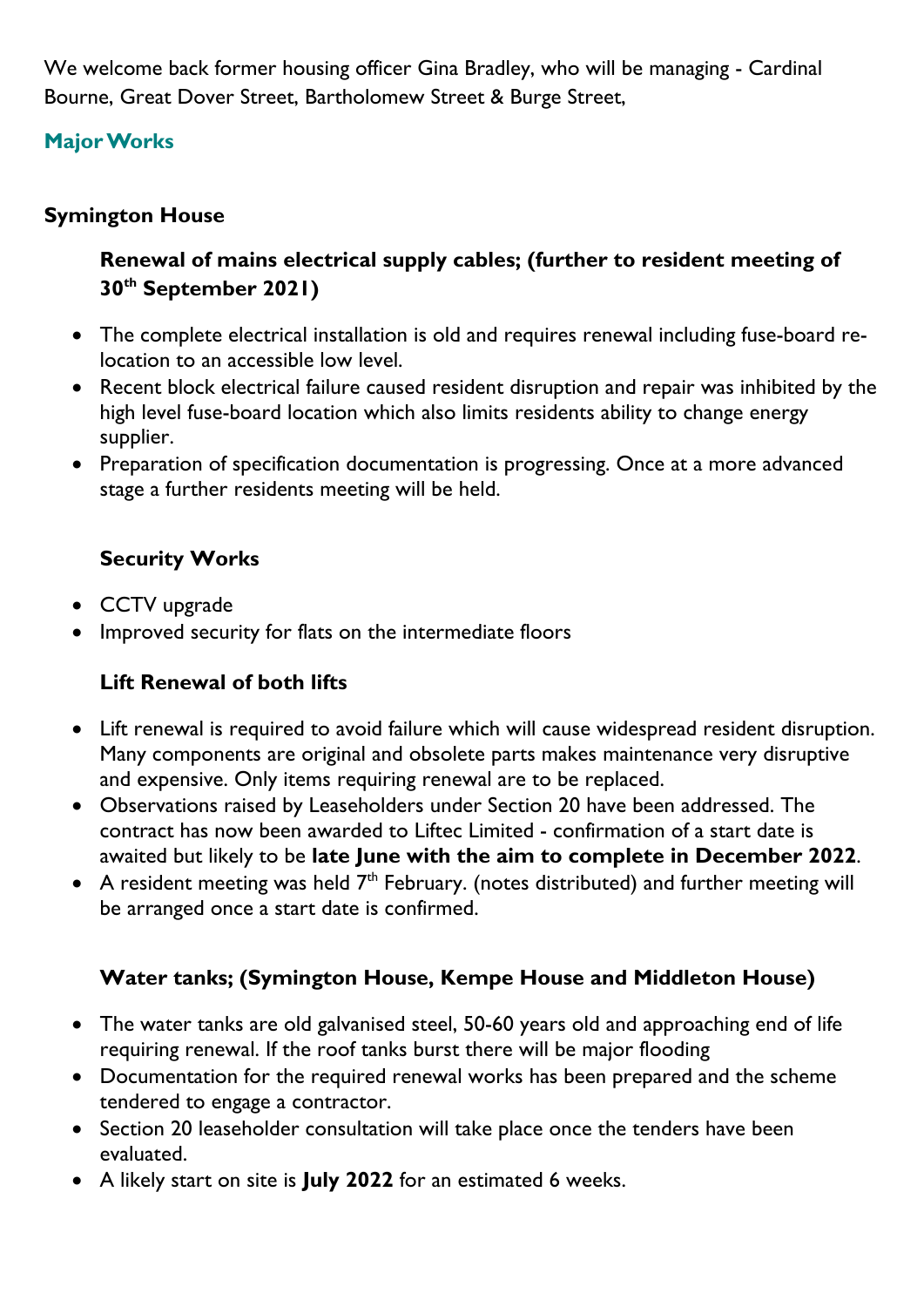## **Lawson Estate Phase 2; Jonson, Lyle & Greene House**

- Cosmur Construction (Contractor) have been appointed to undertake works including roof renewals, external decorations, rainwater goods, concrete and brickwork repairs and redecorations to external and internal communal areas.
- The works will be supervised by the JMB consultant, Playle & Partners.
- A start on site date was agreed for **18th April 2022** for an estimated 22 weeks.
- A resident meeting to meet the contractor and project team has taken place and all aspects of works were discussed before works start on site including site compound location.

## **Lawson Estate Phase 2; Nashe and Munday House**

- Project tenders returned and to be evaluated with leaseholder Section 20 consultation and residents meeting to be arranged.
- Board / Sub-Group Approval will be required thereafter before arranging to commence works on site.

If there is any change to the timescale we will let the TRA know.

**Joseph Lancaster Development** – works are completed and residents are due to move in shortly.

# **Anti-Social Behaviour**

Please report to us and if appropriate the police, any instances of anti-social behaviour you are aware of or experiencing.

Useful contact details are:

- **Chaucer SNT: 0208 721 2441**
- **Southwark's Noise Nuisance Team: 0207 525 317**
- **Police on 101 or 999 for serious offences.**

Please report on **020-7450 8000** any occurrences of the following:

- offensive and hate related graffiti
- litter, rubbish, flytipping
- misuse of motorised vehicles
- neighbour disputes (for e.g. noisy neighbours)
- racial, homophobic, or any hate-related harassment
- threat or use of physical violence & rowdy behaviour
- vandalism and damage to property
- combustible items left in communal areas
- excrement & urine in communal areas
- needles, glass and any other rubbish left in children's play area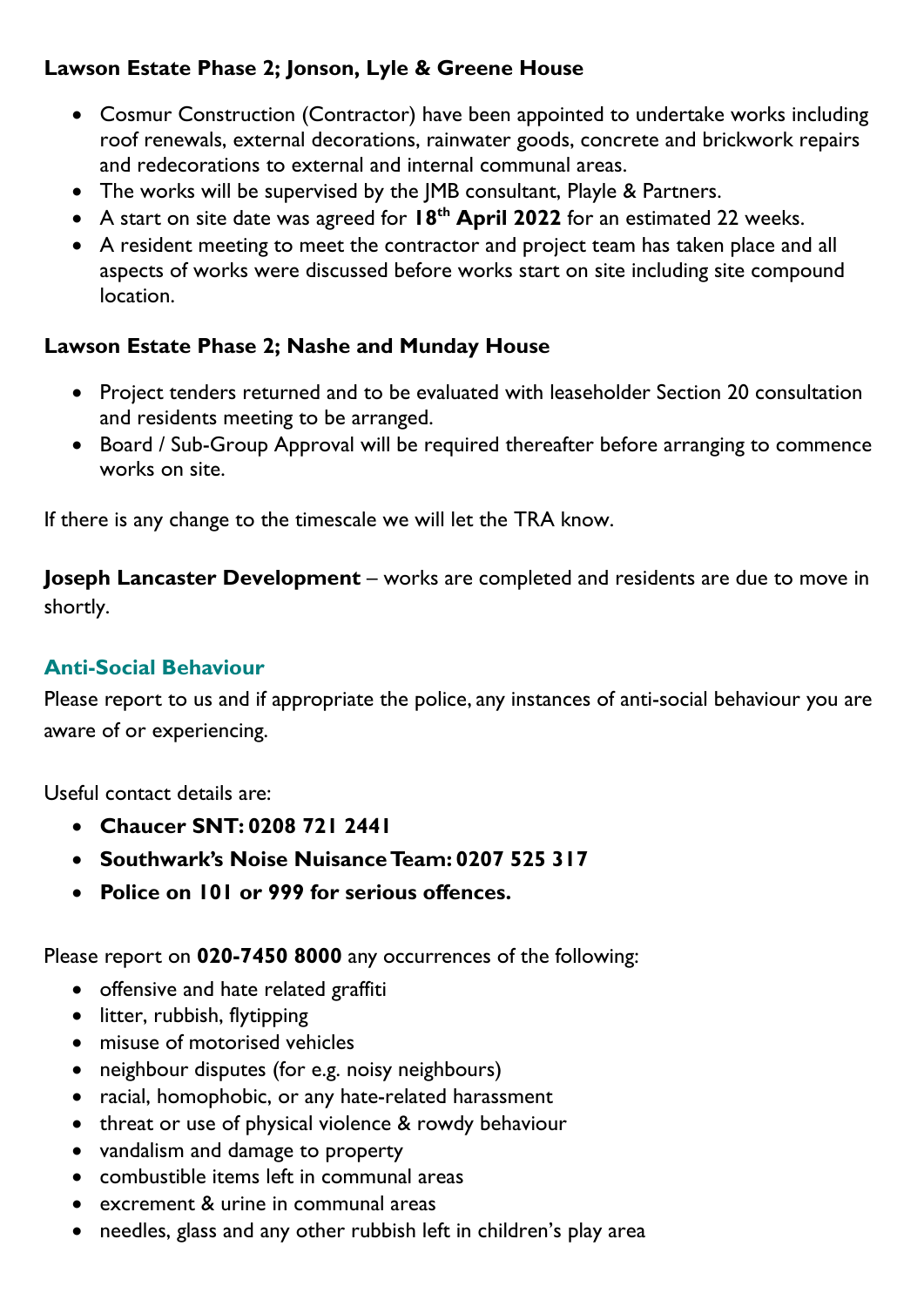# **Jubilee Fun Day – 4th June 2022**

On 6th February this year Her Majesty the Queen became the first British Monarch to celebrate a Platinum Jubilee, marking 70 years of service to the people of the United Kingdom, the Realms and the Commonwealth.



To celebrate this unprecedented anniversary, the JMB will be holding a Fun Day event, we look forward to welcoming you and your family between 1pm to 5pm on Kipling Estate, (full address with postcode needed)

### **Parking**

All parking operations remain suspended for now. This is currently under discussion and you will updated once its finalised. Please can you ensure your vehicles are parked within marked bays only!

#### **Rent**

Have you had a change in circumstance or income? Are you experiencing difficulty paying your rent? Do not suffer in silence. We can help get you back on track. Give your RSO a call and let's see what we can assist you.

### **Estate Walkabouts – Cleaning Standards**

RSO's are now regularly going on once monthly estate inspections with colleagues from the repairs and estate services teams. These walkabouts are open to residents, details of times and meeting point is in the noticeboards and on our website. We hope you join us!

Increased Estate Inspections by JMB Staff, have shown that there has been a significant improvement in the cleaning standards throughout Lawson Estate on the whole. Since Veolia's recruitment of new staff (away from agency workers) we have seen a more efficient general waste and recycling collection from Veolia, after a poor spell due to agency workers.

Bin Chambers: since the implementation of posters, and a new cleaning strategy for addressing the chambers at multiple points during the day, we have seen a reduction in the mess at Symington & Nashe House. We will continue to adapt our methods to lead to even better **results**